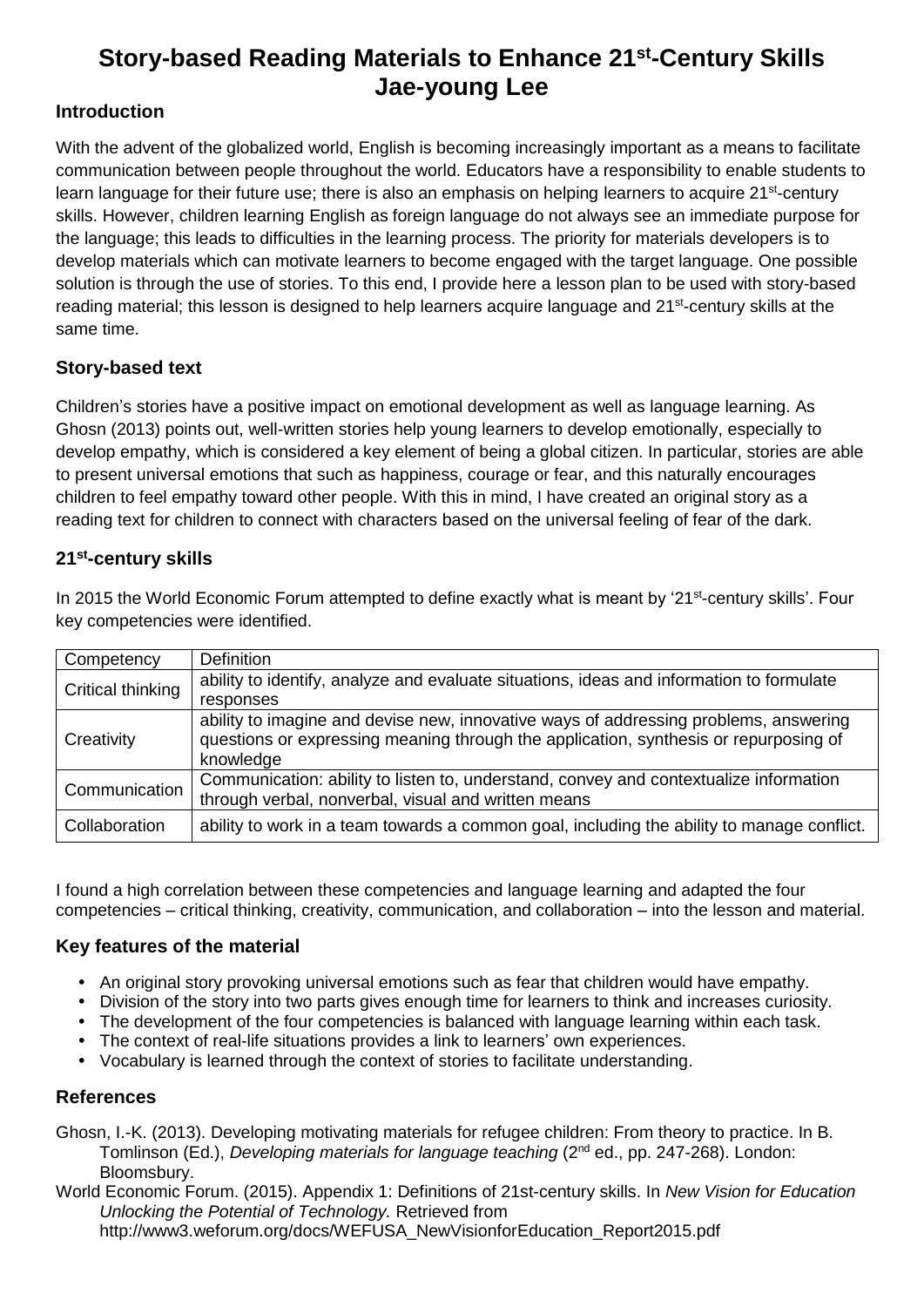| Target<br>Learners            | Level                                                                                                                                                                                                                                                                                                                                                                                                                                             | A1 | Age | $8 - 10$ | <b>Context</b> | EFL (English as Foreign Language) |  |  |
|-------------------------------|---------------------------------------------------------------------------------------------------------------------------------------------------------------------------------------------------------------------------------------------------------------------------------------------------------------------------------------------------------------------------------------------------------------------------------------------------|----|-----|----------|----------------|-----------------------------------|--|--|
| Learning<br><b>Objectives</b> | <b>Language [L]</b> At the end of the lesson, students will be (better) able to<br>read to understand the themes of stories.<br>recognise the meaning of unknown words within the context of stories.                                                                                                                                                                                                                                             |    |     |          |                |                                   |  |  |
|                               | <b>Competencies [C]</b> At the end of the lesson, students will be (better) able to<br>find out similarities and differences between the character and themselves. (Critical thinking)<br>create a drawing with information gathered from stories. (Creativity)<br>listen to peers talking and understand the opinions of others. (Communication)<br>share their ideas to give advice to characters in stories. (Collaboration)<br>$\blacksquare$ |    |     |          |                |                                   |  |  |
|                               | <b>Emotion [E]</b> At the end of the lesson, students will be (better) able to<br>understand feelings of characters in stories.<br>have empathy toward other people through stories.                                                                                                                                                                                                                                                              |    |     |          |                |                                   |  |  |

| <b>Procedure</b>                      | <b>Stage Aims</b>                                                                                                                   | <b>Teaching-Learning Activities</b>                                                                                                                                                                                                                                                                                                                                                                                                                      | Time &<br><b>Interaction</b>                                                               | <b>Materials</b>       |
|---------------------------------------|-------------------------------------------------------------------------------------------------------------------------------------|----------------------------------------------------------------------------------------------------------------------------------------------------------------------------------------------------------------------------------------------------------------------------------------------------------------------------------------------------------------------------------------------------------------------------------------------------------|--------------------------------------------------------------------------------------------|------------------------|
| <b>Introduction</b><br>[pre-reading]  | Linking with<br>learner's<br>experience                                                                                             | [C] Think and communicate<br>Ask a question related to today's topic to a friend.<br>· What are you afraid of? Why?                                                                                                                                                                                                                                                                                                                                      | 5'<br>$(S \leftrightarrow S)$                                                              | Workshe<br>et          |
|                                       | Checking<br>learners'<br>previous<br>knowledge<br>and introduce<br>new<br>vocabulary                                                | [L] Words<br>· Students check individually if they know the given<br>words.<br>· Teacher and students talk about the meaning of new<br>vocabulary through pictures.<br>· Students listen and fill in the blanks to understand the<br>words within the context.                                                                                                                                                                                           | 5'<br>$(T \leftrightarrow Ss)$                                                             | Audio                  |
| <b>Development</b><br>[while-reading] | Providing<br>engaging<br>reading text                                                                                               | [Part1] Time to read<br>· Students read the text while they listen to the teacher or<br>an audio recording.                                                                                                                                                                                                                                                                                                                                              | 5'<br>$(T \leftrightarrow SS)$                                                             | Workshe<br>et<br>Audio |
| [After-reading]<br>[while-reading]    | Enhancing<br>reading skill<br>Provoking<br>communicatio<br>n skill<br>Enhancing 21 <sup>st</sup><br>century skills<br>through story | [L] Time to understand<br>Students choose the right answers through reading.<br>· Students can go back to Today's Words if they forget<br>some words.<br>[C,E] Time to think critically<br>· Students find similarities and differences between<br>characters and themselves.                                                                                                                                                                            | 15'<br>$(Ss \leftrightarrow Ss)$                                                           |                        |
| [After-reading]                       | Providing<br>engaging<br>reading text<br>Enhancing 21 <sup>st</sup><br>century skills<br>through story                              | [Part 2] Time to read<br>· Students read the text while they listen to teacher or an<br>audio recording.<br>· Teacher makes sure that the story continues from part<br>1.<br>[C] Time to be creative<br>Students imagine the black triangle with three given<br>clues.<br>· Students draw it with their own ideas.<br>[C,E] Time to collaborate<br>Students solve shadow quiz with group members.<br>· Challenge: Students make their own quiz together. | $5^{\prime}$<br>$(T \leftrightarrow Ss)$<br>10'<br>(S)<br>10'<br>$(Ss \leftrightarrow Ss)$ | Workshe<br>et<br>Audio |
| Closing                               | Reflecting<br>what they<br>have learned                                                                                             | [C,E] Reflection<br>· Teacher asks students about the feelings from the<br>lesson.                                                                                                                                                                                                                                                                                                                                                                       | 5'<br>$(T \leftrightarrow Ss)$                                                             |                        |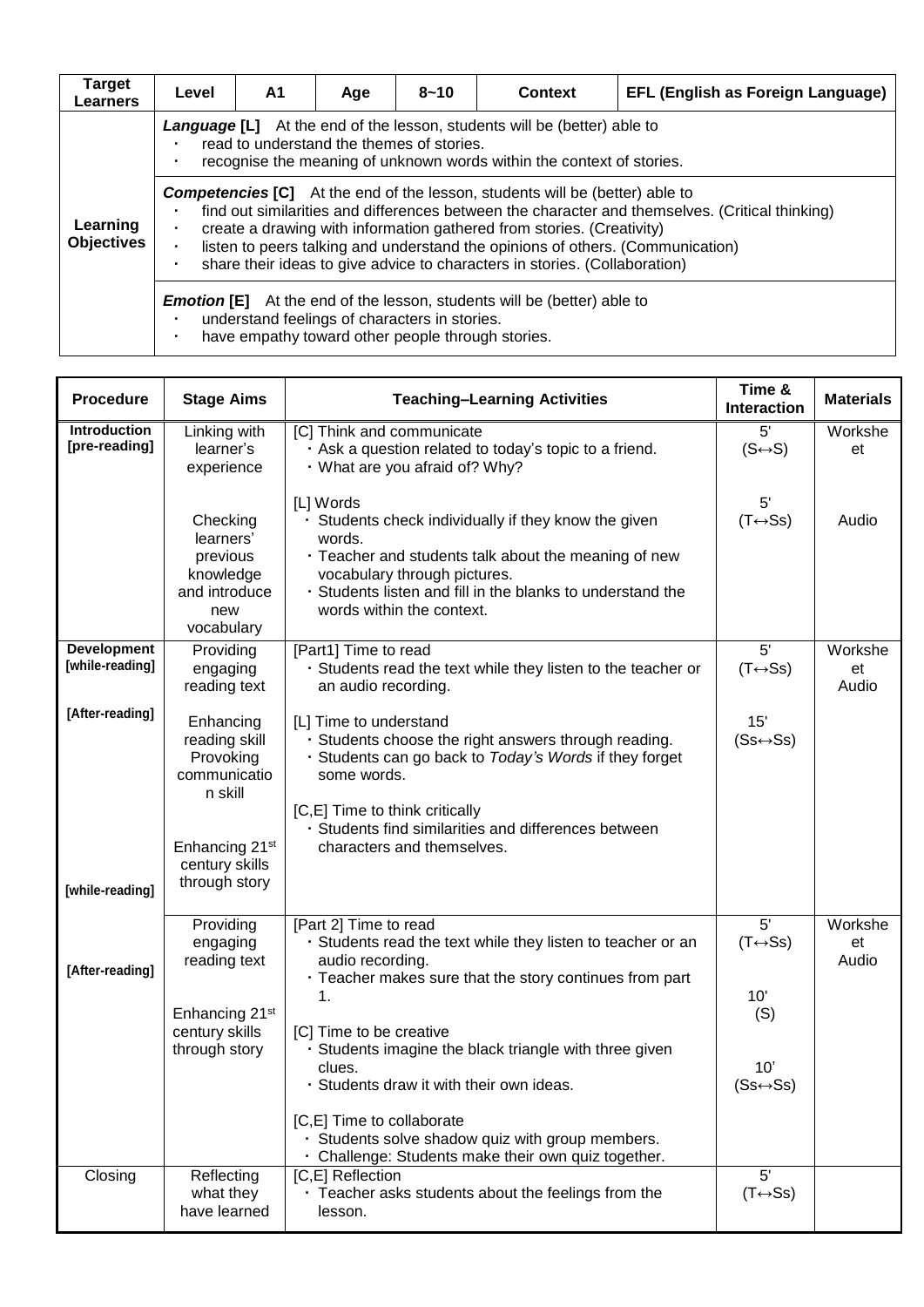

said mom. Ju-won said, "It's okay, mom. I can sleep alone. I am not afraid of anything." Mom said, "Then, good night." Ju-won asked, "Can you open the door a little?" "Okay, honey." said mom. Then she turned off the light and left the room. Now he was all alone in his dark room.

SUddenly, he saw a black triangle on the wall. Ju-won asked, "Are you a ghost?" It was quiet. Too quiet.

Ju-won said, "Actually, I am afraid of a ghost. I can't sleep alone. Who are you?"

Then he saw the black triangle with five round ears. No! ten round ears! Now it was next to the window. He asked, "Are you a monster?" It was quiet. Too quiet. He said, "Actually I am afraid of a ghost. And a monster! I can't sleep alone. Who are you?"

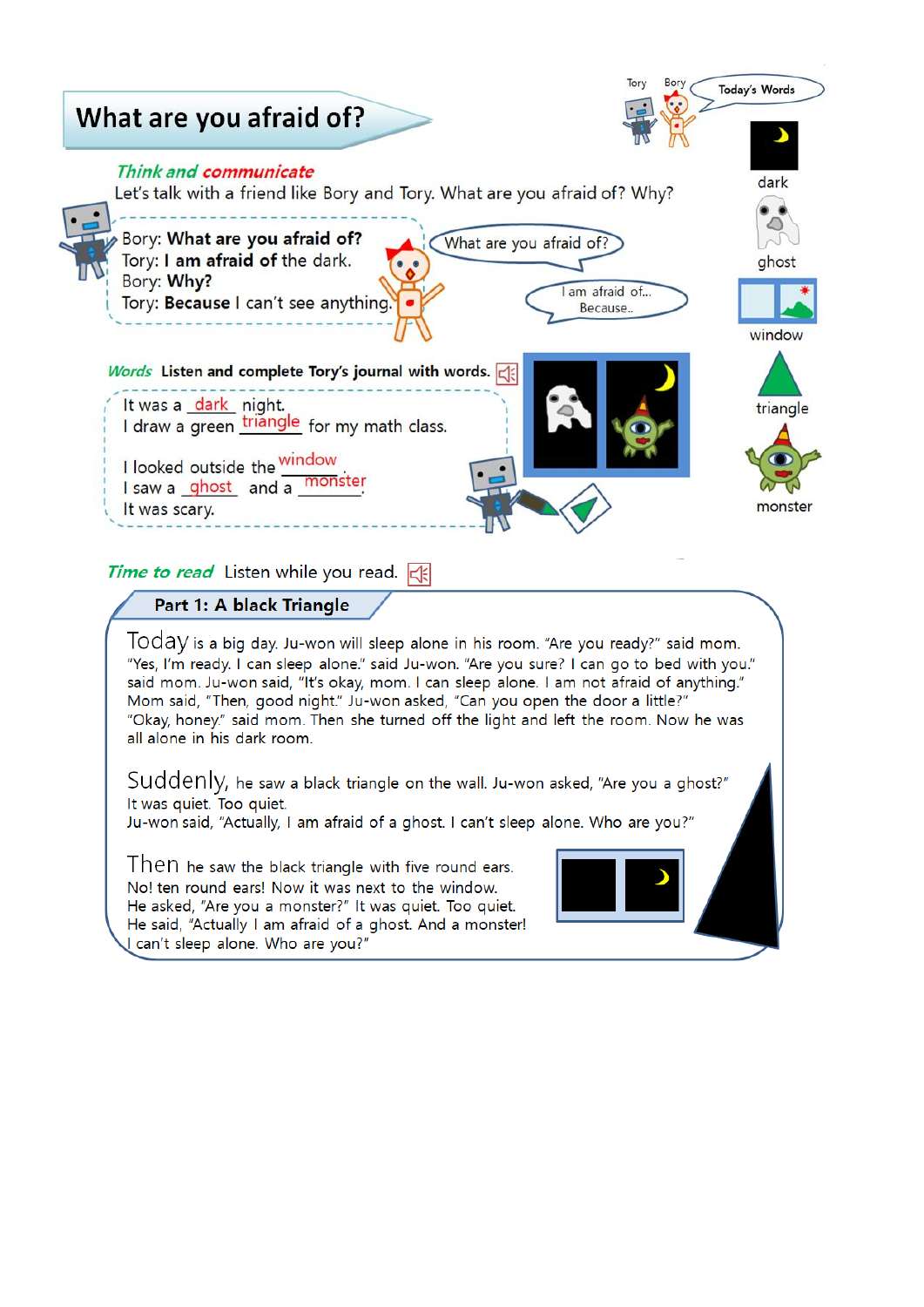# Time to understand

A. Choose the correct answer.

- 1. There are two characters: mom and A. Ju-won A. Ju-won B. Harry C. Sana
- 2. Where are the two characters? A. In the kitchen B. In the living room C. In Ju-won's bedroom
- **B.** Choose Yes or No.
- 1. Ju-won saw a black **triangle** in his room.
- 2. The black triangle with ten round ears was under the window.
- 3. Ju-won was afraid of a ghost.

# **Time to think critically**

What are similar and different between you and Ju-won? Complete the diagram.



Yes Y No

Yes  $/$ 

(Yes

(No

No

Tip! Go back to *words* 

when you forget the words.

Still he saw the black triangle with ten round ears on the wall. He said, "I can't sleep alone. Actually, I am afraid of the dark, a ghost and a monster. And a black triangle with ten round ears! I can't sleep until it goes away."

He waited and waited. But he still saw a black triangle with ten round ears. He looked closer. Then, he saw a black star on top of the black triangle.

He said with a big smile, "Oh, I know what it is. It is a/an Christmas tree Suddenly, colorful lights were on the Christmas tree He said with his eyes closed, "Now I can go to bed alone."

#### Time to be creative

- Clue 1: A black triangle with ten round ears.
- Clue 2: A black star on top of the black triangle.
- Clue 3: Colorful lights were on the black triangle.

What do you think it is? Draw it and fill in the blanks of the story.